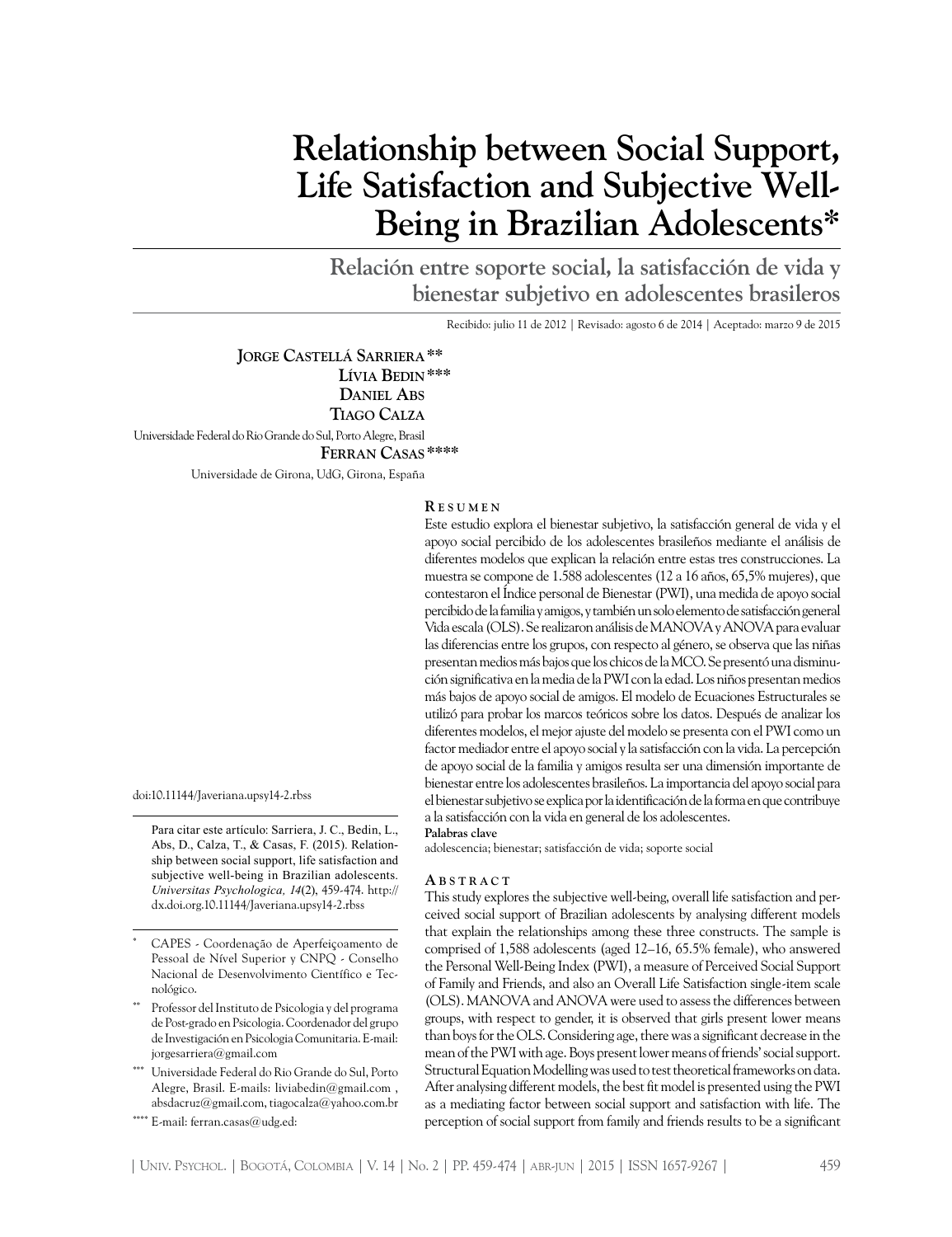dimension of well-being among Brazilian adolescents. The importance of social support for the subjective well-being is explained by identifying how it contributes to the overall life satisfaction of adolescents.

**Keywords**

adolescence; well-being; life satisfaction; social support

The relationship between different well-being measures with a single item of overall life satisfaction (OLS) is very well established in the scientific literature (Cummins, 1998; Cummins et al., 2004), as it is the relationship between different social support measures with both the OLS and different well-being scales in the adult and adolescent populations (Diener, 1984; Huebner, 2004; Sarriera, Abs, Casas, & Bedin, 2012).

However, the relationship between social support and well-being indicators has very different connections depending on the instruments used, the social context where the questionnaires have been administered, cultural differences and other facts. The variations are even more outstanding when research is focused on adolescents (Fernández del Valle & Bravo, 2000).

Some authors have proposed that these three, together with other positive constructs, may form part of a supra-construct, i.e., belong to a same higher order construct (Diener, Suh, Lucas, & Smith, 1999; Stones & Kozma, 1985). However, other authors have proposed that Social Support is a mediator of the adolescents' subjective well-being (Fernández del Valle & Bravo, 2000).

Social support has been defined as a set of inputs of different types, ranging from emotional to material aspects that a person receives from the social network in which he or she is inserted (Gracia, Herrero, & Musitu, 1995). That definition includes structural and functional aspects of social support, related to the perceptions of each subject. The study by Collins, Coffey and Morris (2010) with social work students regarding stress, support and well-being, employs social support measures that assess the relationship of students with its social context. The authors did not find significant differences in gender, age or the year of study. Gayman, Turner, Cislo and Eliassen (2010) assessed the family experiences of 1,267 American adolescents and found them related to low perceived social support from friends and family, especially the negative experiences.

In this study, we assume the concept as proposed by Cobb (1976), later used by Vaux (1988) in the development of the scale of Social Support Appraisals (SSA), defined as the information that makes someone believe he's cared and loved, esteemed and valued and that he or she is a part of a network of mutual obligations. Regarding the first aspect, information of support can be transmitted through intimate situations involving mutual trust and it is often referred to as emotional support. In the second aspect, information of esteem and personal value is transmitted effectively in the presence of others and makes the individual reaffirm his or her sense of personal worth; it can be referred to as recognition.

The perception of social support in adolescence can vary with age, since changes in relationship groups, such as with parents and friends, often take place. This influence has fundamental importance in this stage of life, due to the processes of independence and autonomy, especially in regards to emotional support, loyalty, understanding and intimacy (Antunes & Fontaine, 2005; Lekes, Gingras, Philippe, Koestner, & Fang, 2010). The trust of family and the trust of friends, both included in this analysis, are important to aid the development of the adolescent's independence and autonomy.

This study aims at exploring the following questions: 1) The characteristics of subjective well-being and perceived social support in a Brazilian population of adolescents; 2) The psychometric properties of the three studied measures; 3) The relationship between these three constructs by testing different Structural Equations Models (SEM).

# **Method**

# *Sample*

The sample is comprised by 1,588 participants from five Brazilian cities in different regions of the state of Rio Grande do Sul: Porto Alegre, Santa Cruz do Sul, Santa Maria, Rio Grande and Passo Fundo. The characteristics of the sample in terms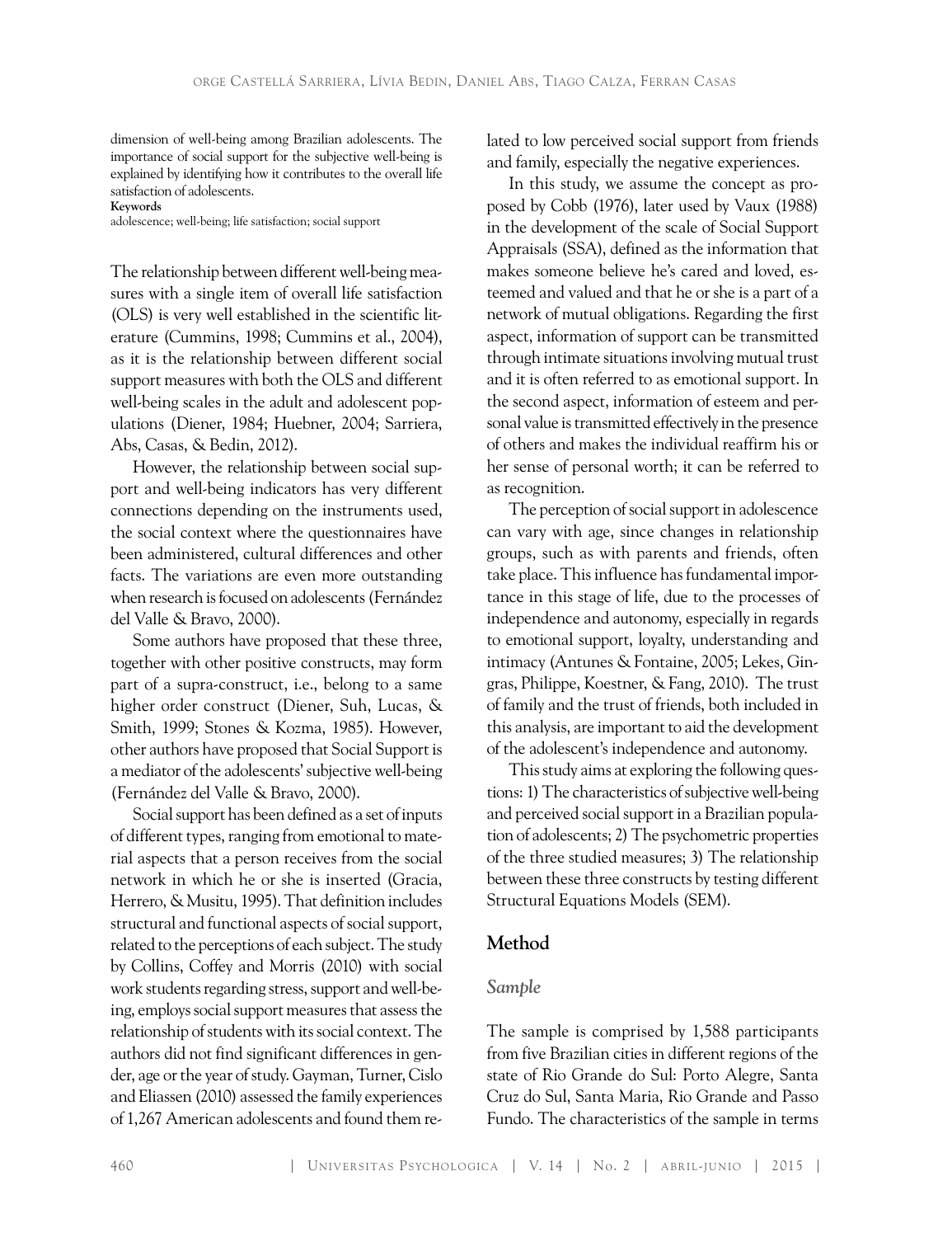of age and gender are shown in Table 1. The Students are aged 12 to 16 years old, with an average of 14.13 ( $SD = 1.26$ ). The sample includes many more girls than boys due to the ethical requirements on the sampling procedure in Brazil, where explicit consent terms from parents are needed. Since girls usually are more proactive in bringing the consent back to school, girls' parents signed more informed consents.

# *Procedures*

The participants were contacted through public and private schools in the sample cities. The selected schools were randomized from a list provided by Rio Grande do Sul's Department of Education, having as inclusion criteria: 1) to belong to the municipalities in the study, 2) to provide both primary and secondary education and 3) to agree with the participation by signing an institutional agreement. The final participants of the survey were volunteer students who returned a term of free and clear consent signed by them and by their parents or guardians. The questionnaires were applied collectively in a room provided by each school. Two researchers were present during the administration and clarified any questions that arose. All ethical requirements for research with human beings were followed.

# *Instruments*

*Personal Well-being Index* (PWI) from Cummins, Eckersley, Pallant, Van Vugt and Misajon (2003) was employed to assess subjective well-being. The

## **Table 1**

*Sample Frequencies and Percentages by Gender and Age*

scale has 7 agree-disagree type items ranging from 0 to 10 that are related to satisfaction. The PWI is a one-dimensional scale consists of seven domains: health, with living standards, with what one has achieved in life, with security, with the groups of people one is part of, with security about the future and with relations with others. Cummins (1998) found alphas between 0.7 and 0.8 in 16 surveys conducted with the Australian population. Also, the study by Cummins et al. (2004) showed good internal consistency. In the current study with Brazilian adolescents ( $n = 1.588$ ), the scale showed good internal consistency with alpha  $= 0.78$ . The PWI was also tested on 12 to 16-year-old adolescents by Casas, Sarriera, Abs et al. (2012), Casas, Sarriera, Alfaro et al. (2012), and Sarriera et al. (2012).

*Overall Life Satisfaction* (OLS) single-item scale was used (Casas, 2010 as formulated by Campbell, Converse, & Rodgers, 1976) to measure life satisfaction, consisting in the question "At present, to which extent are you satisfied with your life as a whole?" and uses a range from 0 (*completely unsatisfied*) to 10 (*completely unsatisfied*).

*Social Support Appraisals Scale* (SSA) from Vaux et al. (1986) was employed to assess social support; it measures the adolescents' perception of the social support provided by their family, friends and others in general. In its original form, there are 23 fivepoint Likert-type items that belong to three dimensions: family, friends and others. In this study, only items related to the family and friends' subscales are used, totalling 12 agree-disagree items with scores ranging from 0 to 10, in order to improve its sensitivity. The 12 items are described in Table 8, and there are six items for each dimension.

|       |    | Male $n$ $(\%)$ | Female $n$ $(\%)$ | Total $n$ $(\%)$ |
|-------|----|-----------------|-------------------|------------------|
| Age   | 12 | 66 (4.2)        | 121(7.6)          | 187 (11.8)       |
|       | 13 | 139(8.8)        | 215(13.5)         | 354 (22.3)       |
|       | 14 | 117(7.4)        | 262(16.5)         | 379 (23.9)       |
|       | 15 | 136(8.6)        | 270 (17)          | 406(25.6)        |
|       | 16 | 89 (5.6)        | 173 (10.9)        | 262(16.5)        |
| Total |    | 547 (34.5)      | 1.041(65.5)       | 1.588 (100)      |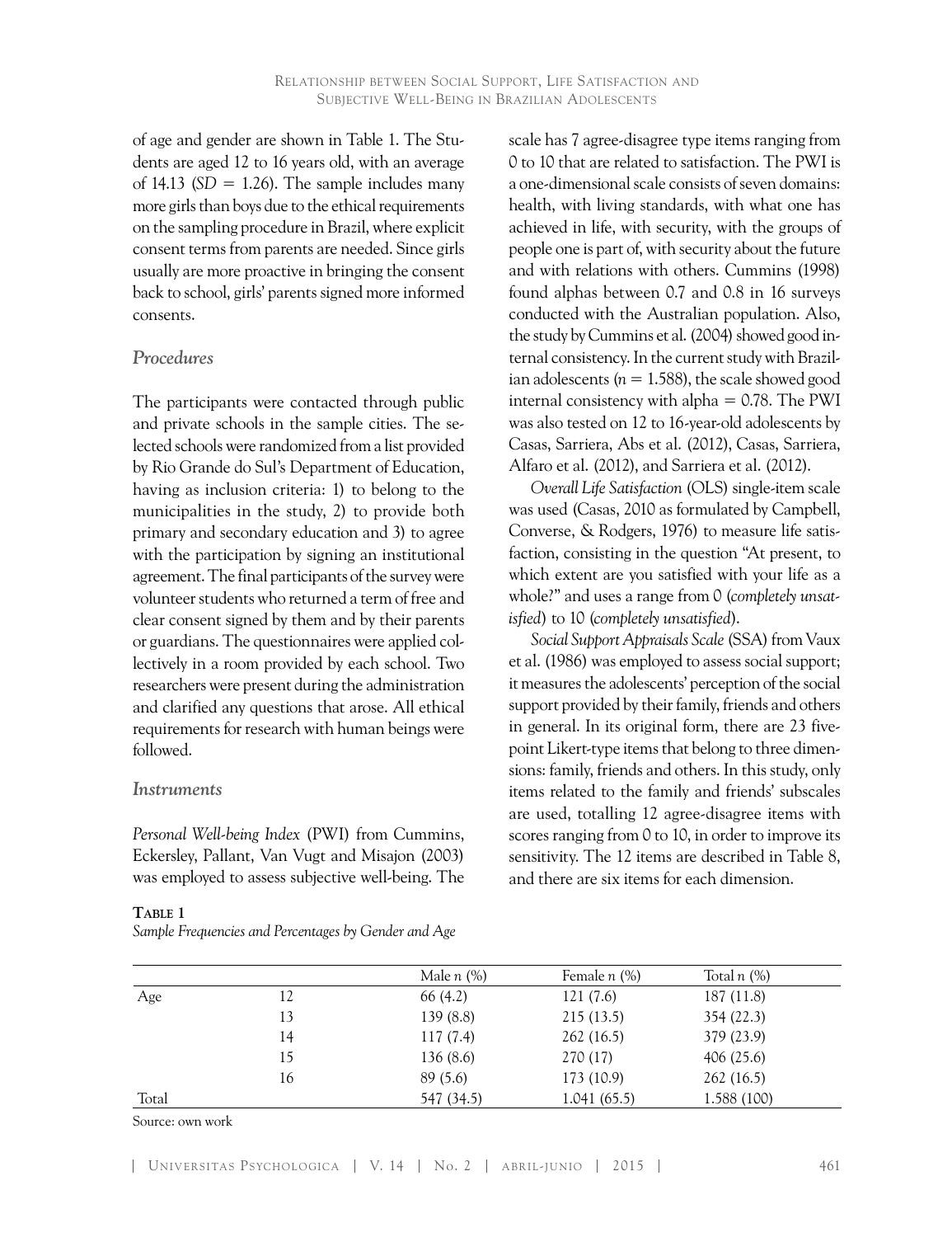Vaux et al. (1986) obtained results with five samples of college students and five samples in communities that showed a high SSA's reliability and validity. The scales had good internal sample consistency; for the sample of college students, the Cronbach's alpha was 0.9 for friends and 0.8 for family. The alpha was 0.9 for friends and 0.81 for family in the community sample. The scales also showed stability after a six-week interval in a sample of college students ( $r = 0.8$  and  $r = 0.71$  for the subscales family and friends). In this paper with Brazilian sample  $(n = 1.588)$ , the scale also showed good internal consistency, with a Cronbach's alpha  $= 0.86$ .

# *Data Analysis*

In order to verify the characteristics of subjective well-being and perceived social support in the sample, data were submitted to univariate analysis to assess differences in the subgroups of age and gender. In addition, two multivariate analysis of variance (MANOVA) and univariate analysis of variance (ANOVA) were performed to test for mean differences. In the first, the PWI and the OLS were considered as dependent variables and age and gender as independent variables, and, in the second, the two factors of the SSA scale (family and friends) were the dependent variables, whereas the independent variables remained unchanged.

At a second step, a structural equation modelling (SEM) was estimated with the following steps: 1) Normality and absence of homoscedasticity were tested; 2) Pearson's correlations between variables

were calculated; 3) Factorial Confirmatory Analysis was conducted with the SSA and PWI scales; 4) Models were constructed and adjusted based on theoretical literature; 5) Models were tested for multigroup invariance using the age and gender subgroups (Batista-Foguet & Coenders, 2000; Byrne, 2010; Hair, Anderson, Tatham, & Black, 2005).

The interpretations of results for the SEM consider the Goodness of Fit criterion (Batista-Foguet & Coenders, 2000). Kline (1991) also points out other indicators that verify the adequacy of the model: in order of priority, the Chi-square and the Bentler-Bonnet Normed and Nonnormed Fit Index (NFI, NNFI). This study follows Batista-Foguet and Coenders (2000), who recommend the comparative fit index of Bentler (CFI) and the root mean square error of approximation (RMSEA). Model fit was evaluated according the following criteria: NFI, CFI, and TLI values above 0.95 and RMSEA values below 0.08 (see, Batista-Foguet & Coenders 2000; Byrne 2010).

# **Results**

# *Univariate Analysis*

For the first step, univariate analysis were performed to verify the characteristics of subjective well-being and perceived social support in the sample. Subgroups were constructed according to the adolescents' age and gender. The means and standard deviations of well-being and life satisfaction are shown in Table 2, by subgroups. The means

## **Table 2**

*Means and Standard Deviations for the Personal Well-being Index and OLS, by Age and Gender*

|       | Mean (Standard Deviation) |                                 |               |             |                                 |            |  |  |
|-------|---------------------------|---------------------------------|---------------|-------------|---------------------------------|------------|--|--|
|       |                           | Personal Well-Being Index (PWI) |               |             | Overall Life Satisfaction (OLS) |            |  |  |
| Age   | Male                      | Female                          | Total         | Male        | Female                          | Total      |  |  |
| 12    | 80.48 (14.09)             | 85.43 (10.7)                    | 83.69 (12.19) | 8.22(2.3)   | 8.26(1.75)                      | 8.24(1.96) |  |  |
| 13    | 84.51 (09.59)             | 81.99 (12.27)                   | 82.98 (11.34) | 8.35(1.64)  | 7.99(1.87)                      | 8.14(1.79) |  |  |
| 14    | 83.21 (11.19)             | 81.36 (12.25)                   | 81.95 (11.94) | 8.58(1.43)  | 7.91(1.94)                      | 8.12(1.82) |  |  |
| 15    | 80.9 (10.62)              | 79.59 (12.36)                   | 80.04 (11.79) | 8.13 (1.70) | 7.8(1.95)                       | 7.91(1.87) |  |  |
| 16    | 82.7 (10.18)              | 79.41 (12.09)                   | 80.51 (11.56) | 8.49(1.44)  | 7.98(1.95)                      | 8.15(1.81) |  |  |
| Total | 82.56 (10.96)             | 81.17 (12.20)                   | 81.65 (11.80) | 8.35(1.67)  | 7.95(1.91)                      | 8.09(1.84) |  |  |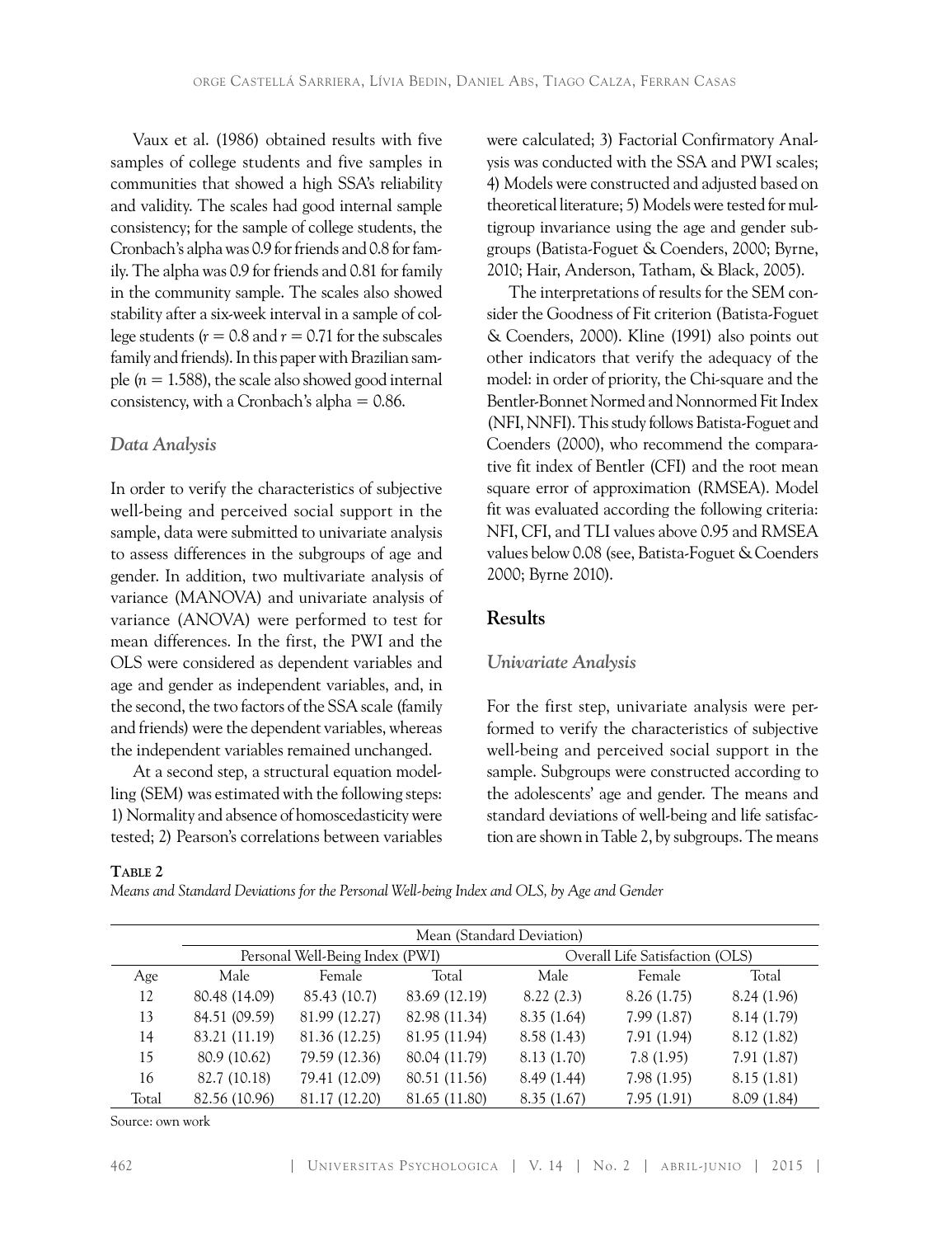|       |             | SSA Mean (Standard Deviation) |             |
|-------|-------------|-------------------------------|-------------|
| Age   | Male        | Female                        | Total       |
| 12    | 7.79(2.06)  | 8.52(1.33)                    | 8.25(1.67)  |
| 13    | 8.32 (1.28) | 8.42(1.34)                    | 8.38(1.31)  |
| 14    | 8.07(1.36)  | 8.27(1.47)                    | 8.21 (1.44) |
| 15    | 8.07(1.25)  | 8.18(1.56)                    | 8.14(1.46)  |
| 16    | 8.26(1.39)  | 8.23(1.39)                    | 8.24(1.39)  |
| Total | 8.13(1.43)  | 8.30(1.44)                    | 8.24(1.44)  |

**Table 3** *Means and Standard Deviations for the SSA, by Age and Gender*

Source: own work

of the PWI were calculated through the arithmetic average of its items on 100.

Adolescents' Social Support Appraisals means are shown in Table 3. They were measured through the arithmetic average of all items in the SSA subscales in this analysis. The girls' averages are higher than the boys' and they are decreasing with age until 15 and then increasing when 16. Boys' averages are more heterogeneous within the age group.

Considering the overall sample, well-being and life satisfaction had the highest average among the youngest adolescents, decreasing with age, even though a small average increase in 16 year-olds can be seen.

*Tests of Multivariate Analysis of Variance (MANOVA) and Analysis of Variance (ANOVA)*

Tests of multivariate analysis of variance (MANO-VA) and Analysis of Variance (ANOVA) were applied by age and gender to verify mean differences in personal well-being, life satisfaction and social support (family and friends). Table 4 shows the results of multivariate analysis of variance for the PWI and OLS. There are significant differences within the age and gender subgroups for both dependent variables and its interaction term.

Table 5 shows the results of the analysis of variance for the PWI and OLS for age, gender and its interaction term. The results of the PWI and OLS analysis of variance (ANOVA) indicated a significant overall difference in the interaction term of gender and age for the PWI, but not for the OLS. In addition, there are significant differences regarding the age group, with a decrease of the PWI mean with age, but not in the OLS. With respect to the gender group, the means are significant higher for boys than for girls for the OLS, but not for the PWI (see Table 2 for means).

For Social Support Appraisals two variables were generated: the social support from family (Family SS) and the social support from friends (Friends SS), by computing the arithmetic average of each group. Table 6 shows the results of multivariate analysis of variance for the Social Support Appraisals from family and friends. There are significant differences in gender and in the interaction term of gender and age, but not in age by itself.

| ı.<br>o |  |
|---------|--|
|---------|--|

*Multivariate Analysis of Variance (MANOVA) of the PWI and OLS*

| Effect <sup>a</sup> | Valueb |       | di | Error dt | Sig.  |
|---------------------|--------|-------|----|----------|-------|
| Age                 | J.988  | 2.146 |    | 2902     | 0.029 |
| Gender              | 0.991  | 6.337 | ∸  | 1451     | 0.002 |
| Age * Gender        | 0.989  | 1.989 |    | 2902     | 0.044 |

a Dependent Variables: Personal Well-being Index and Life Satisfaction b Wilks' Lambda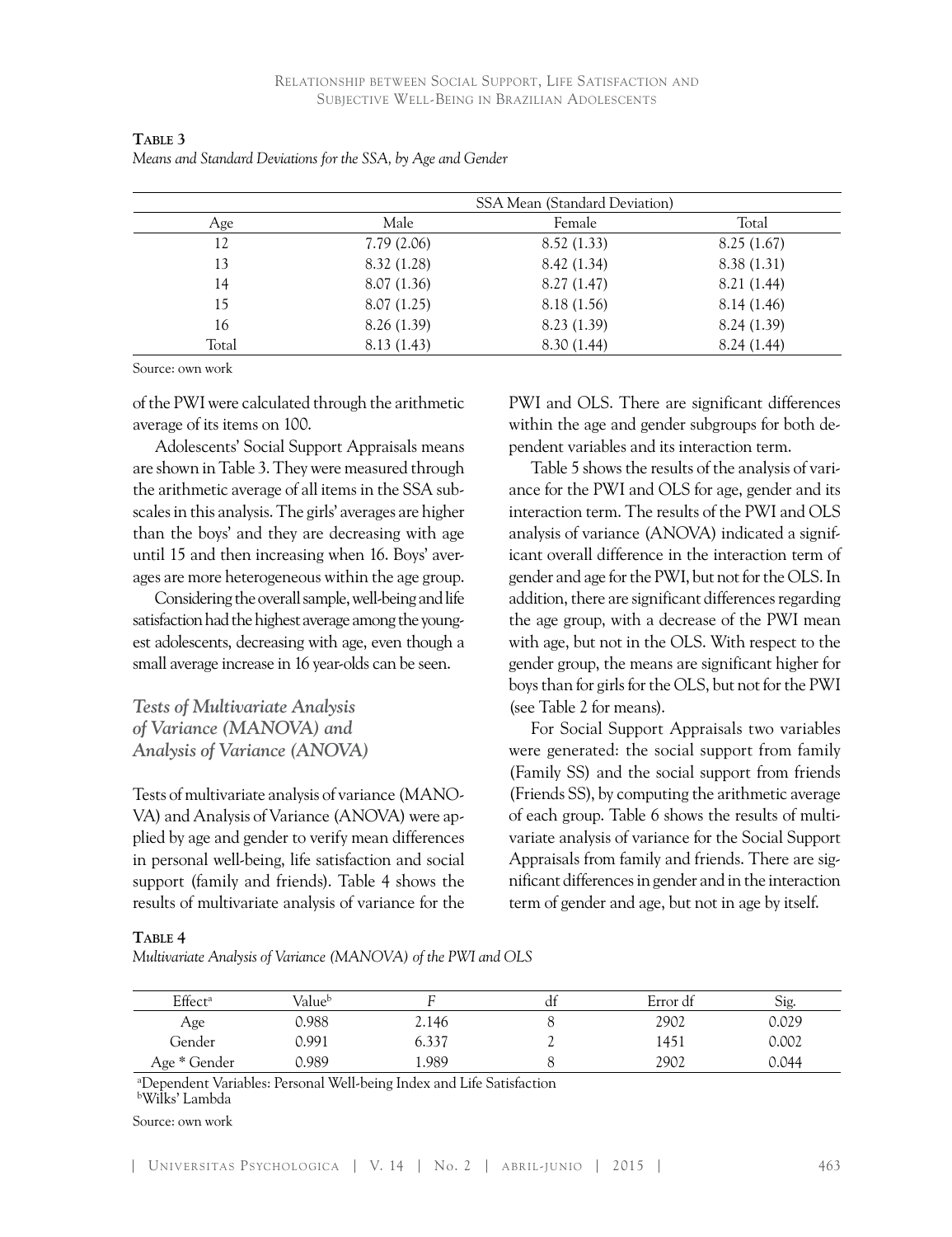| Source       | Dependent Variables | Sum of Squares | df | Mean Square |        | Sig.     |
|--------------|---------------------|----------------|----|-------------|--------|----------|
|              | <b>PWI</b>          | 1850.547       | 4  | 462.637     | 3.387  | 0.009    |
| Age          | OLS                 | 16.74          | 4  | 4.185       | 1.249  | 0.288    |
|              | <b>PWI</b>          | 197.55         |    | 197.55      | 1.446  | 0.229    |
| Gender       | OLS                 | 40.891         |    | 40.891      | 12.199 | $\Omega$ |
|              | <b>PWI</b>          | 1845.755       | 4  | 461.439     | 3.378  | 0.009    |
| Age * Gender | OLS                 | 13.959         | 4  | 3.49        | 1.041  | 0.385    |

# **Table 5**

*Analysis of Variance (ANOVA) of the PWI and OLS*

Source: own work

### **Table 6**

*Multivariate Analysis of Variance (MANOVA) of Friends and Family Social Support*

| Effect <sup>a</sup> | Valueb |        | αı | Error df | Sig.  |
|---------------------|--------|--------|----|----------|-------|
| Gender              | 0.977  | 17.842 | ∸  | 1503     |       |
| Age                 | ).992  | 1.553  |    | 3006     | 0.134 |
| Gender * Age        | 0.987  | 2.384  |    | 3006     | 0.015 |

a Dependent Variables: Friends Social Support and Family Social Support

b Wilks' Lambda

Source: own work

Table 7 below shows the results of the SSA's (family and friends) analysis of variance by age, gender and its interaction term. The results of the SSA from family and friends' ANOVA indicated an overall significant difference in the gender and age interaction term only with respect to social support from friends, and girls present higher means than boys in all ages, except at sixteen (see Figure 4). Separately, only gender had significant differences when regarding social support from friends. There are no significant differences by age, gender and the interaction term in the social support from family.

The next figures show the interaction between age and gender subgroups in the studied variables. Figure 1 shows the graph of the interaction resulting from the personal well-being means, as shown in Table 5, this interaction is significant, and it is possible to see that the PWI means decrease with age for girls but not for boys.

Figure 2 shows the interaction with respect to the Overall Life Satisfaction indicator for age and gender. The means also decrease with age for girls, but as shown in Table 5 this interaction was not significant.

#### **Table 7**

*Analysis of Variance (ANOVA) of Friends and Family Social Support.*

| Source       | Dependent Variables | Sum of Squares | df | Mean Square | F      | Sig.  |
|--------------|---------------------|----------------|----|-------------|--------|-------|
| Gender       | Friends SS          | 80.579         |    | 80.579      | 26.141 |       |
|              | Family SS           | 1.194          |    | 1.194       | 0.441  | 0.507 |
|              | Friends SS          | 19.843         | 4  | 4.961       | 1.609  | 0.169 |
| Age          | Family SS           | 15.692         | 4  | 3.923       | 1.449  | 0.215 |
|              | Friends SS          | 36.436         | 4  | 9.109       | 2.955  | 0.019 |
| Gender * Age | Family SS           | 14.841         | 4  | 3.71        | 1.371  | 0.242 |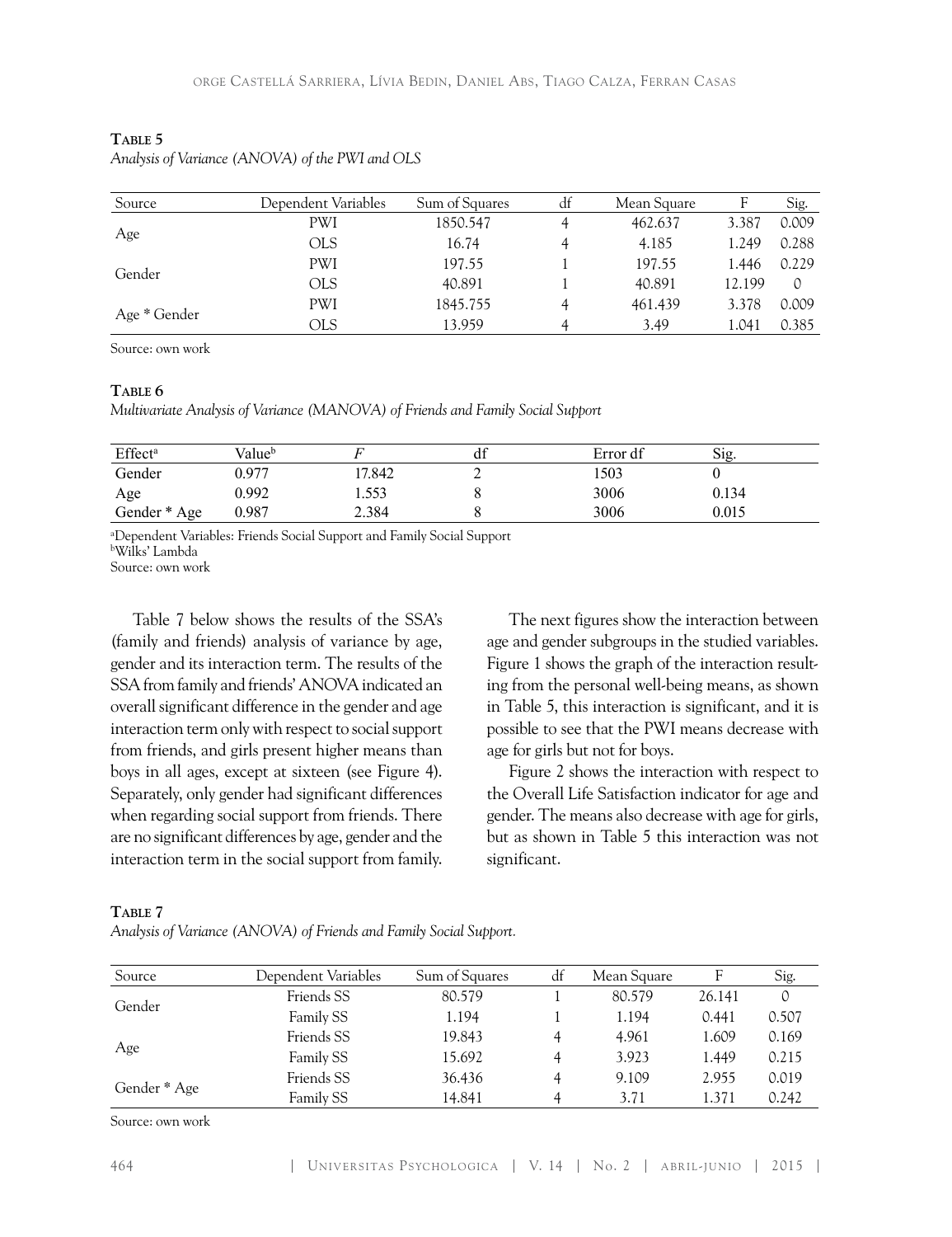

*Figure 1*. Interaction between Age and Gender Subgroups in the Variable PWI. Source: own work



*Figure 2. Interaction between Age and Gender Subgroups in the Va*riable Overall Life Satisfaction. Source: own work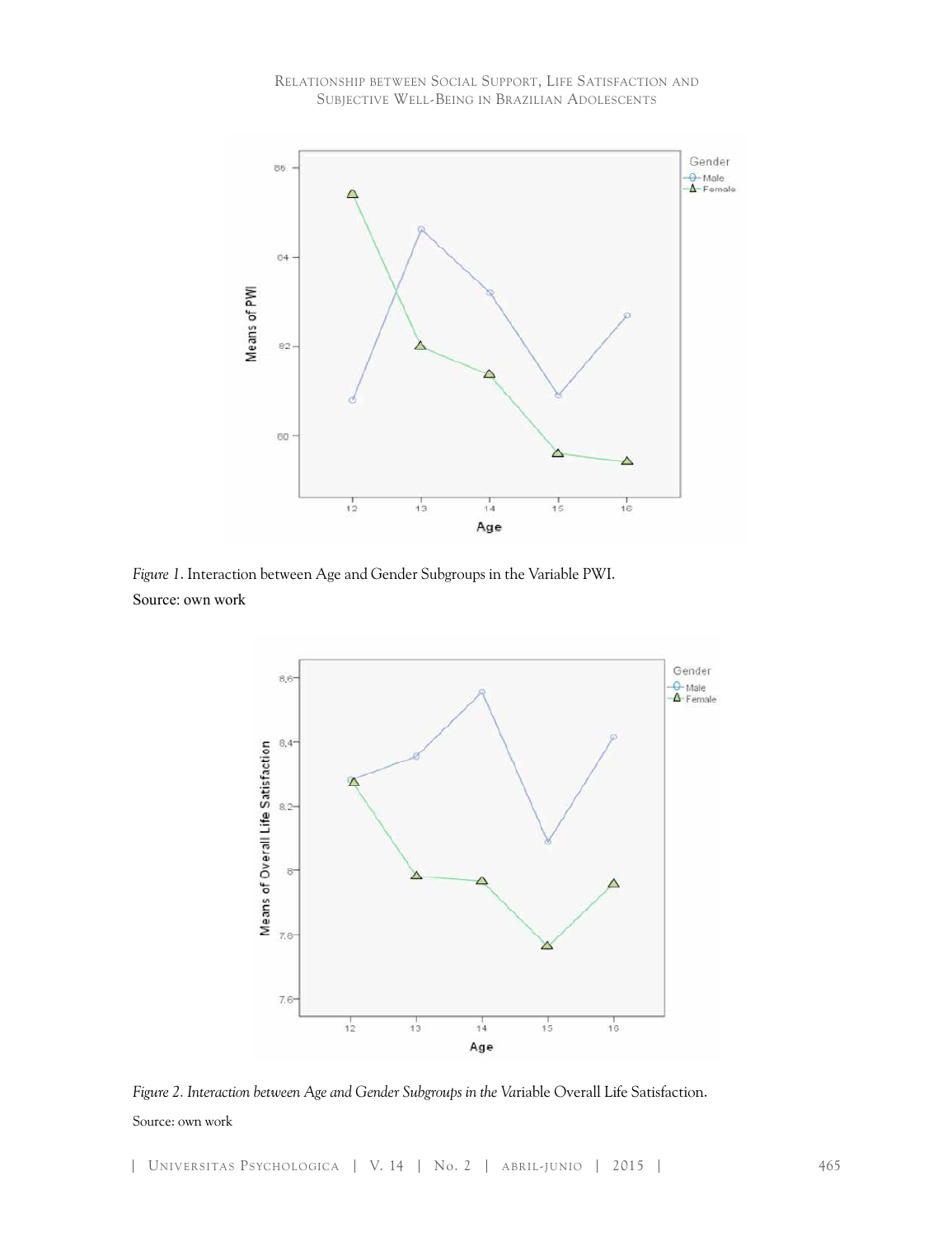

*Figure 3. Interaction between Age and Gender Subgroups in the Variable Social Support from family.* Source: own work



*Figure 4. Interaction between Age and Gender Subgroups in the variable Social Support from Friends.*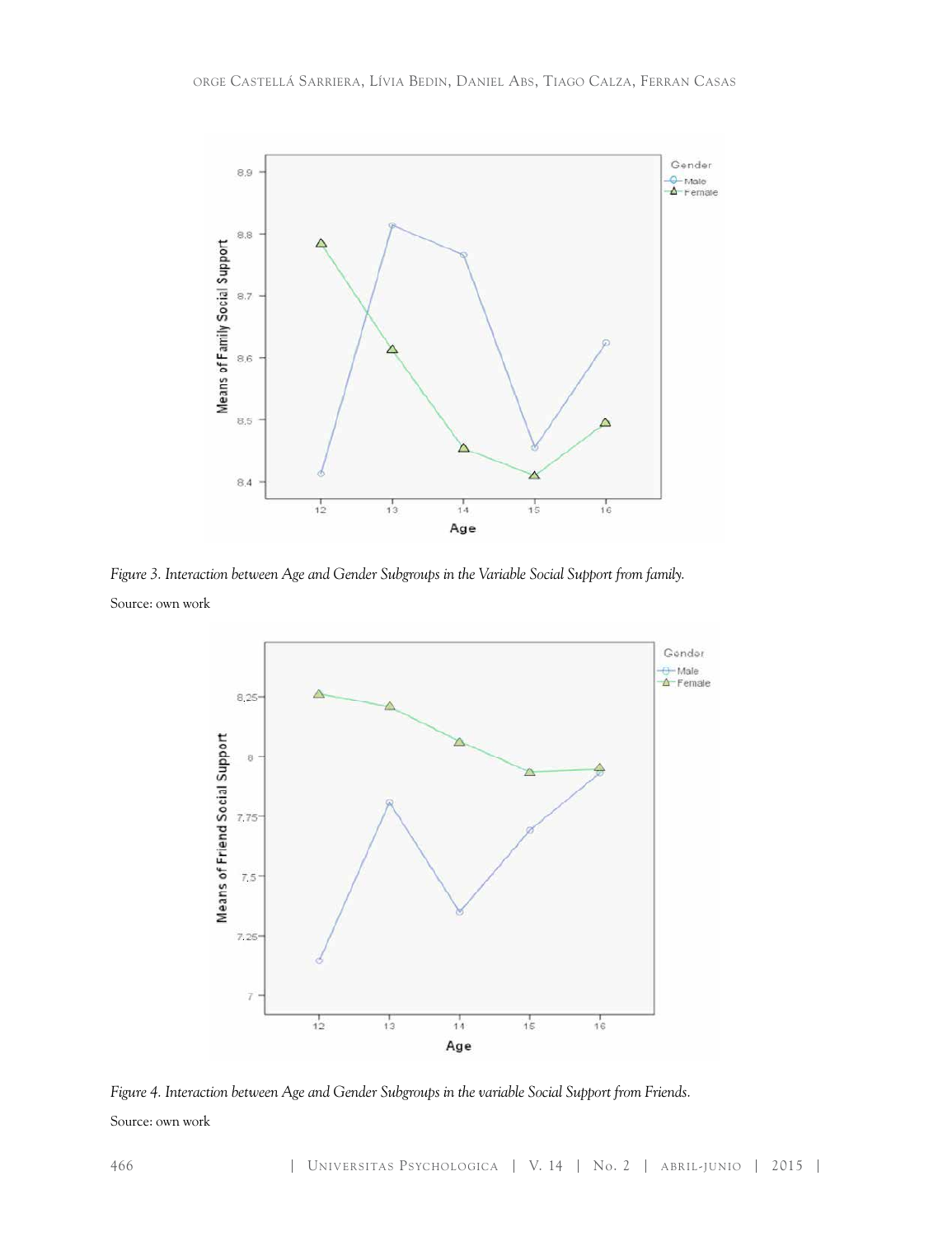|                                                       |           |           |           | 4         | S         | $\circ$   | ∼         | $\infty$  | $\circ$   | $\Omega$  |           | $\overline{1}$ | $\overline{13}$ | $\overline{4}$ | $\overline{1}$ | $\mathfrak{a}$ | $\overline{1}$ |
|-------------------------------------------------------|-----------|-----------|-----------|-----------|-----------|-----------|-----------|-----------|-----------|-----------|-----------|----------------|-----------------|----------------|----------------|----------------|----------------|
| My friends respect me                                 |           |           |           |           |           |           |           |           |           |           |           |                |                 |                |                |                |                |
| My family cares a lot about me                        | $0.30***$ |           |           |           |           |           |           |           |           |           |           |                |                 |                |                |                |                |
| My family holds a lot of esteem for me                | $0.34***$ | $3.66***$ |           |           |           |           |           |           |           |           |           |                |                 |                |                |                |                |
| I can trust my friends                                | 0.44**    | $2**$     | $0.27***$ |           |           |           |           |           |           |           |           |                |                 |                |                |                |                |
| I'm really admired by my family                       | $0.32***$ | 0.59**    | $0.67**$  | $0.33***$ |           |           |           |           |           |           |           |                |                 |                |                |                |                |
| My family holds a lot of affection (love) for         | $0.27***$ | ,6**      | $0.63***$ | $0.21***$ | $0.62**$  |           |           |           |           |           |           |                |                 |                |                |                |                |
| The members of my family trust me                     | $0.35***$ | $.54***$  | $0.62**$  | $0.3***$  | $0.65**$  | $0.56***$ |           |           |           |           |           |                |                 |                |                |                |                |
| I have a strong bond with my friends                  | 0.41**    | $0.23**$  | $0.25**$  | $0.60***$ | $0.26***$ | $0.21***$ | $0.27***$ |           |           |           |           |                |                 |                |                |                |                |
| My friends care about me                              | $0.43**$  | $0.26***$ | $0.29**$  | $0.59***$ | $0.3**$   | $0.22***$ | $0.29***$ | $0.71***$ |           |           |           |                |                 |                |                |                |                |
| My family really respects me                          | $0.36**$  | $.57***$  | $0.62***$ | $0.29***$ | $0.66***$ | $0.58***$ | 0.66**    | $0.27***$ | $0.29***$ |           |           |                |                 |                |                |                |                |
| My friends and I are very important one to<br>another | $0.38***$ | $0.24***$ | $0.28***$ | $0.5**$   | $0.28***$ | 0.29**    | $0.24***$ | $0.61**$  | $0.6**$   | $0.29**$  |           |                |                 |                |                |                |                |
| My friends and I have done much for each<br>other     | $0.39***$ | $0.17***$ | $0.24**$  | $0.47***$ | $0.23***$ | $0.2***$  | $0.2***$  | $0.58***$ | $0.57***$ | $0.21**$  | $0.62***$ |                |                 |                |                |                |                |
| Personal Well-Being Index                             | $0.38***$ | $0.36***$ | $0.43***$ | $0.34***$ | 0.43**    | $0.34***$ | $0.43***$ | $0.34***$ | $0.33***$ | 0.41**    | $0.29***$ | $0.25***$      |                 |                |                |                |                |
| Social Support Friends                                | $0.64**$  | $.3**$    | $0.35***$ | $0.78***$ | $0.37***$ | $0.3**$   | $0.35***$ | $0.84***$ | $0.84***$ | $0.36***$ | $0.8**$   | 0.79**         | 0.41**          |                |                |                |                |
| Social Support Family                                 | $0.4**$   | $0.78**$  | $0.85**$  | $0.32***$ | $0.85***$ | $0.81***$ | $0.82***$ | $0.3**$   | $0.33***$ | $0.83**$  | $0.32***$ | $0.26***$      | 0.49**          | $0.41**$       |                |                |                |
| Social Support                                        | $0.62**$  | $0.63**$  | $0.7**$   | $0.67***$ | $0.71***$ | $0.65***$ | 0.69**    | $0.69***$ | $0.71***$ | $0.7***$  | $0.68***$ | $0.64***$      | $0.53***$       | $0.85***$      | 0.88**         |                |                |
| Overall Life Satisfaction                             | $0.22**$  | $0.28**$  | $0.32***$ | $0.21***$ | $0.32***$ | $0.27***$ | $0.32***$ | $0.16***$ | $0.17***$ | $0.34***$ | $0.15***$ | $0.14***$      | $0.52***$       | $0.23**$       | $0.37**$       | 0.34 **        |                |
| **Significant at p < 0.001                            |           |           |           |           |           |           |           |           |           |           |           |                |                 |                |                |                |                |

#### Relationship between Social Support, Life Satisfaction and Subjective Well-Being in Brazilian Adolescents

**T a ble 8** *Correlations between SSA, PWI and OLS.*

Source: own work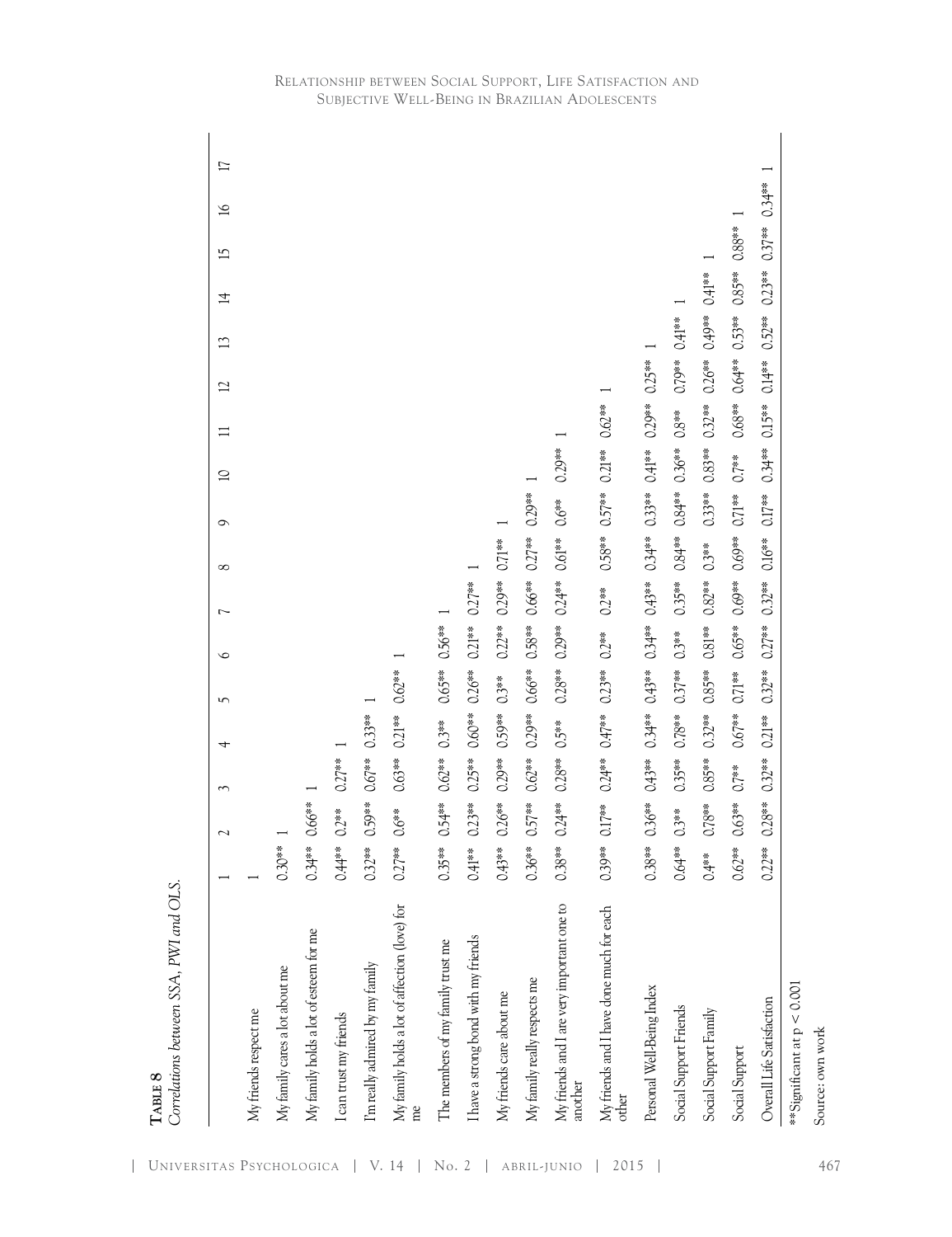



Source: own work

Figure 3 shows the interaction for the perceived social support from family for age and gender. As presented before, this interaction does not present significant differences.

Figure 4 shows the interaction for the perceived social support from friends. Girls present higher means than boys in all ages, except at sixteen years old, when the means are the same.

## *Structural Equation Models*

The skewness and kurtosis of the variables ranged from  $-3$  to  $+3$ , what is acceptable according to literature (Byrne, 2010). Levene's test showed significant differences in the dependent variables across subgroups. Pearson correlations were calculated

between the studied variables. Significant correlations were found between Overall Life Satisfaction and the Personal Well-Being Index with all items of perceived social support from friends and family and its factors ( $p < 0.001$ ) (Table 8). Similarly, a significant correlation was found between overall life satisfaction and the personal well-being index  $(r = 0.52, p < 0.001)$ . The perceived social support items that showed higher correlations with OLS and also with the PWI were family's esteem, admiration, trust and respect (respectively  $r = 0.43$ , *p*  $< 0.001$ ;  $r = 0.43$ ,  $p < 0.001$ ;  $r = 0.43$ ,  $p < 0.001$ ; *r*  $= 0.41, p < 0.001$  for the personal well-being index and  $r = 0.32$ ,  $p < 0.001$ ;  $r = 0.32$ ,  $p < 0.001$ ;  $r =$ 0.32,  $p < 0.001$ ;  $r = 0.34$ ,  $p < 0.001$  for the overall life satisfaction variable).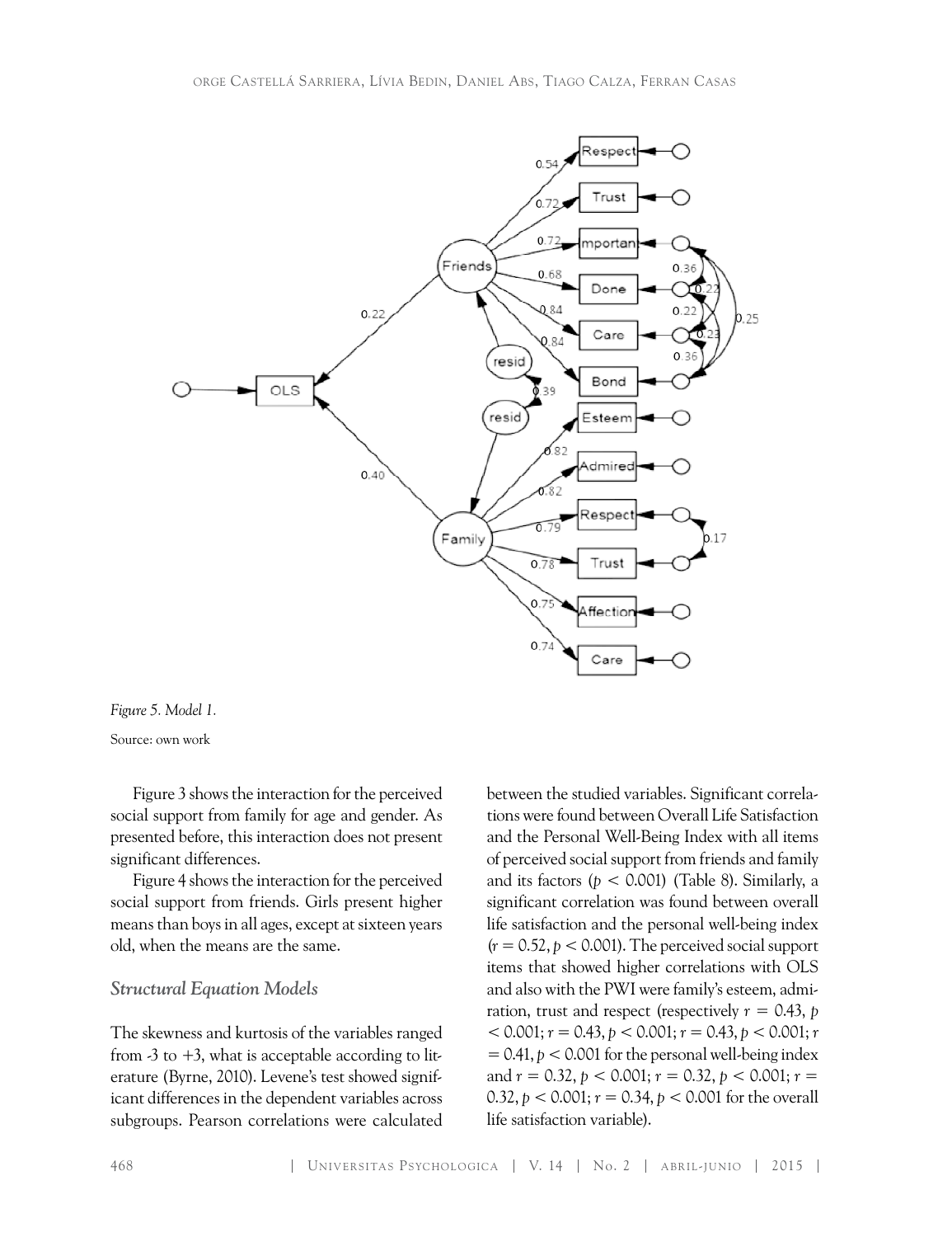Relationship between Social Support, Life Satisfaction and Subjective Well-Being in Brazilian Adolescents





Source: own work

At a second step, a Confirmatory Factor Analysis of the SSA and PWI scales with the pooled sample was applied. Fit statistics showed satisfactory results according to the literature (Batista-Foguet & Coenders, 2000; Byrne, 2010). Results are reported in Table 9.

The next stage consisted on the construction and assessment of two different models. The first is a direct relationship between perceived social support and the OLS single item. Adjustments were applied to this model, which is shown in Figure 5. Subsequently, different specifications relating OLS to SSA and PWI were explored. As a result, the model that displayed the best fit statistics consisted

on the Personal Well-Being Index as a mediating factor between social support and satisfaction with life, and is shown in Figure 6. In both models the Family Social Support has a stronger relation with the well-being for adolescents.

The model in Figure 6 was tested for multigroup invariance using age and gender. It was taken into account the comparative fit indices between the models, considering the difference between the CFI of one model to another. The difference between the CFI (ΔCFI) should not be greater than .01, and thus, the results indicate the possibility of restricting the factor loadings to be the same in the different groups (Milfont & Fisher, 2010). The results are satisfactory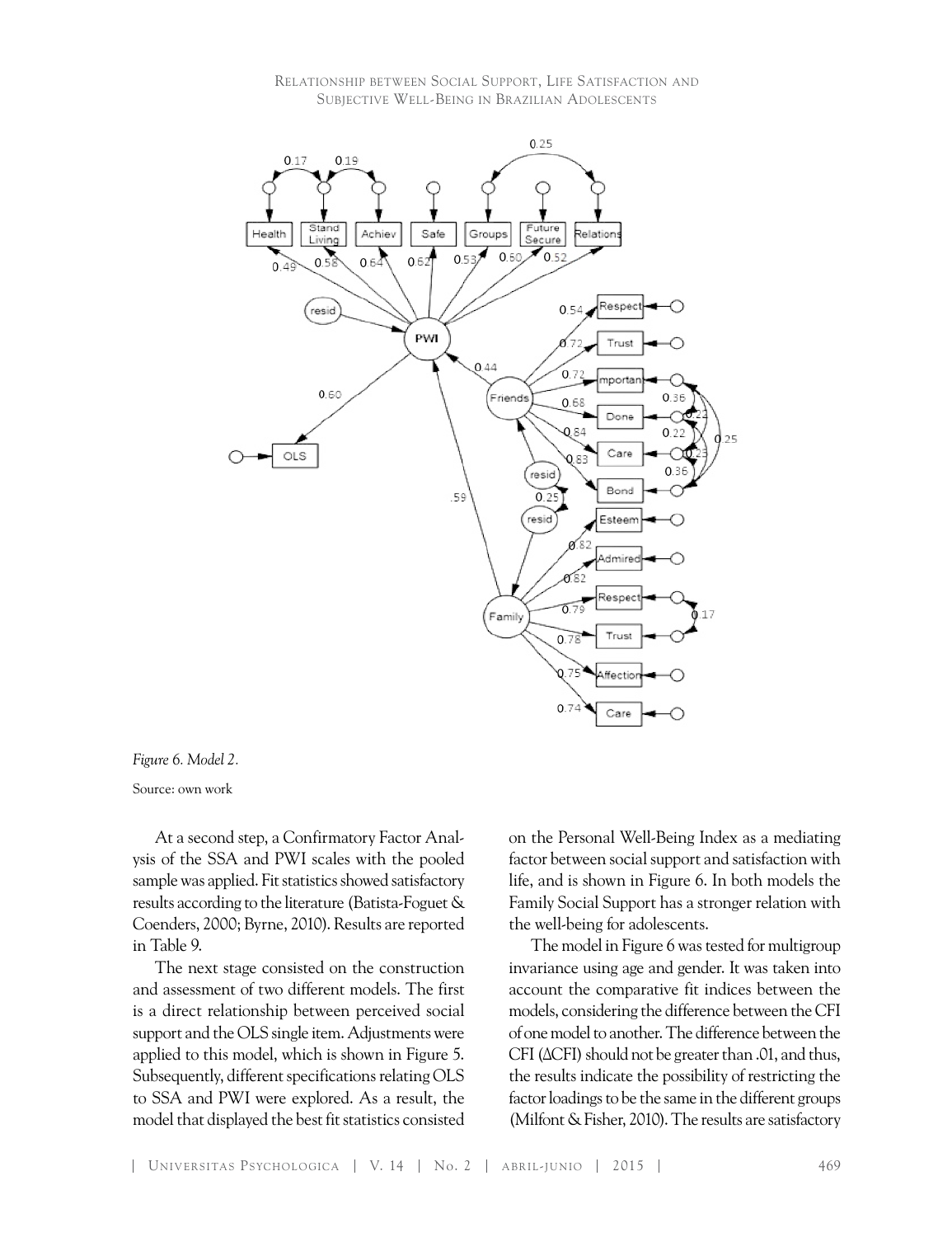## **Table 9**

*Fit Statistics for the Factor and Structural Models*

|                                                                 | Chi-Square | df  | Sig. | RMSEA (C.I.)                                       | <b>CFI</b> |
|-----------------------------------------------------------------|------------|-----|------|----------------------------------------------------|------------|
| Factor Model for PWI                                            | 28.1       | 11  |      | $p < 0.001$ 0.031 (0.017 - 0.046)                  | 0.993      |
| Factor Model for SSA                                            | 274.21     | 46  |      | $p < 0.001$ 0.056 (0.050 - 0.062)                  | 0.978      |
| SEM Model 1 pooled sample                                       | 291.29     | 56  |      | $p < 0.001$ 0.051 (0.046 - 0.057)                  | 0.978      |
| SEM Model 2 pooled sample                                       | 650.28     | 157 |      | $p < 0.001$ 0.044 (0.041 - 0.048)                  | 0.964      |
| SEM Model 2<br>Multigroup Gender: Unconstrained factor loadings | 902.02     |     |      | $314 \text{ p} < 0.001 \quad 0.034(0.032 - 0.037)$ | 0.958      |
| SEM Model 2<br>Multigroup Gender: Constrained factor loadings   | 927.32     |     |      | 333 $p < 0.001$ 0.034(0.031 - 0.036)               | 0.957      |
| SEM Model 2<br>Multigroup Age: Unconstrained factor loadings    | 1635.17    |     |      | 785 $p < 0.001$ 0.026 (0.024 - 0.028)              | 0.941      |
| SEM Model 2<br>Multigroup Age: Constrained factor loadings      | 1755.56    |     |      | 853 $p < 0.001$ 0.026 (0.024 - 0.028)              | 0.937      |

Source: own work

with regards to the stability of the model in those two subgroups, as reported by Table 9.

The standardized regression weight estimates for age and gender in Model 2 are shown in Table

## **Table 10**

*Standardized Regression Weights for Age and Gender*

10. The data indicate that the PWI and OLS's regression weights reach almost 0.7 at the age of 16. The latent variable Family has a bigger weight than Friends with regards to the PWI. For boys and girls

|              |              |                  | All   | 12    | 13    | 14    | 15    | 16    | Boys  | Girls |
|--------------|--------------|------------------|-------|-------|-------|-------|-------|-------|-------|-------|
| PWI          |              | $\leftarrow$ OLS | 0.600 | 0.648 | 0.516 | 0.643 | 0.562 | 0.697 | 0.542 | 0.619 |
| Friends      | $\leftarrow$ | <b>PWI</b>       | 0.443 | 0.549 | 0.494 | 0.351 | 0.59  | 0.222 | 0.507 | 0.44  |
| Family       | $\leftarrow$ | <b>PWI</b>       | 0.594 | 0.689 | 0.678 | 0.534 | 0.606 | 0.5   | 0.616 | 0.584 |
| Esteem       | $\leftarrow$ | Family           | 0.821 | 0.879 | 0.776 | 0.83  | 0.817 | 0.817 | 0.824 | 0.821 |
| Admired      | $\leftarrow$ | Family           | 0.825 | 0.84  | 0.803 | 0.804 | 0.844 | 0.842 | 0.826 | 0.822 |
| Respect      | $\leftarrow$ | Family           | 0.789 | 0.873 | 0.725 | 0.815 | 0.8   | 0.738 | 0.778 | 0.797 |
| Trust        | $\leftarrow$ | Family           | 0.777 | 0.877 | 0.739 | 0.753 | 0.788 | 0.775 | 0.826 | 0.755 |
| Affect       | $\leftarrow$ | Family           | 0.753 | 0.733 | 0.823 | 0.671 | 0.757 | 0.811 | 0.775 | 0.745 |
| Care         | $\leftarrow$ | Family           | 0.739 | 0.836 | 0.695 | 0.682 | 0.799 | 0.716 | 0.732 | 0.742 |
| Respect      | $\leftarrow$ | Friends          | 0.541 | 0.539 | 0.633 | 0.504 | 0.628 | 0.409 | 0.588 | 0.513 |
| Trust        | <            | Friends          | 0.72  | 0.792 | 0.675 | 0.7   | 0.729 | 0.727 | 0.697 | 0.737 |
| Important    | $\leftarrow$ | Friends          | 0.722 | 0.776 | 0.672 | 0.703 | 0.728 | 0.729 | 0.761 | 0.695 |
| Done         | $\leftarrow$ | Friends          | 0.682 | 0.641 | 0.726 | 0.647 | 0.672 | 0.731 | 0.661 | 0.686 |
| Care         | $\leftarrow$ | Friends          | 0.835 | 0.921 | 0.781 | 0.826 | 0.83  | 0.844 | 0.864 | 0.822 |
| Bond         | $\leftarrow$ | Friends          | 0.835 | 0.871 | 0.805 | 0.849 | 0.825 | 0.857 | 0.795 | 0.855 |
| Health       | $\leftarrow$ | <b>PWI</b>       | 0.492 | 0.468 | 0.505 | 0.541 | 0.499 | 0.4   | 0.479 | 0.497 |
| Stan. Living | $\leftarrow$ | PWI              | 0.578 | 0.471 | 0.628 | 0.66  | 0.568 | 0.475 | 0.529 | 0.593 |
| Achievement  | $\leftarrow$ | PWI              | 0.643 | 0.703 | 0.576 | 0.615 | 0.629 | 0.707 | 0.629 | 0.647 |
| Safe         | <            | PWI              | 0.625 | 0.678 | 0.609 | 0.607 | 0.564 | 0.696 | 0.576 | 0.644 |
| Groups       | <            | PWI              | 0.526 | 0.587 | 0.526 | 0.525 | 0.544 | 0.429 | 0.516 | 0.543 |
| Future Sec.  | $\leftarrow$ | <b>PWI</b>       | 0.6   | 0.522 | 0.561 | 0.69  | 0.572 | 0.567 | 0.582 | 0.6   |
| Relations    |              | $\leftarrow$ PWI | 0.517 | 0.618 | 0.538 | 0.54  | 0.436 | 0.504 | 0.547 | 0.509 |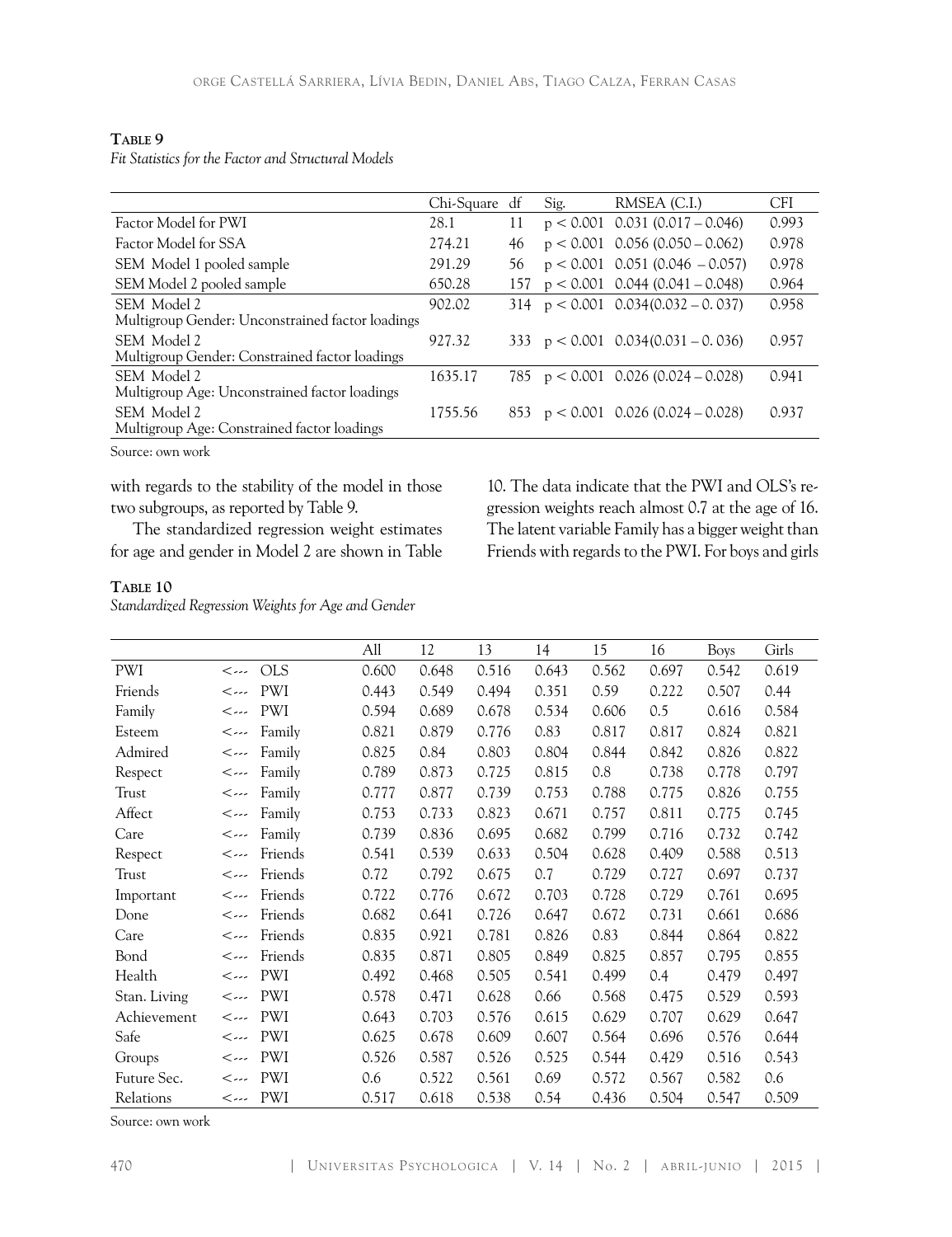the item that is more related to the latent variable PWI is achievements in life, followed by safety. The same occurs at the ages of 12, 15 and 16.

# **Discussion**

By assessing the results in MANOVA, the existence of a latent factor that combines the variables OLS and PWI initially stands out. This latent factor, possibly referring to well-being, satisfaction and quality of life issues, shows differences within the gender and age subgroups. However, when the two variables are taking into account separately, other results emerge. The first refers to the gender dissimilarities found when the OLS item is considered alone. The main component of this item is an overall assessment of life satisfaction, which in some cases may suggest a more abstract assessment of life as a whole. In this sense, girls responded differently from boys, with lower scores in average. The difference found suggest that the boys' assessment of life is perhaps more optimistic.

The second result regards the PWI variable. Unlike OLS, it consists on a more contextual assessment with detailed scopes that compose an evaluation of personal well-being. Considering the PWI, significant differences were found with age, suggesting that the assessment on the scope and context of life changes during adolescence. In addition to that, there is evidence that it's a more sensitive measure to the age of the adolescent, but not to the gender.

These two results demonstrate the need of a deeper discussion about the quality, specificity and sensitivity of the instruments used to measure well-being or its dimensions. It was found that the OLS variable, perhaps because it is a streamlined item and reports to a global evaluation, is more stable and less susceptible to the adolescent's age, although it lacks specificity. The PWI presented itself as an instrument less susceptible to gender differences and cultural and biological characteristics, since it requires a less abstract evaluation about well-being, encouraging respondents to assign different evaluations in each item.

Regarding the SE Models, the observed relationship between well-being variables (PWI and OLS) and social support variables initially stands out. A specification that considers OLS directly related to social support was analysed. The beta weights suggest that other factors are mediating social support altogether with OLS. The hypothesis employed is that a more contextual evaluation may be closer to the social support assessment. In this case, the personal well-being items can represent a mediation of well-being dimensions with overall life satisfaction and social support.

One of the contributions of this study is the assessment of the relations between perceived support from adolescents' friends and family and their well-being in a theoretical model that can be applied to different age groups, regardless of gender. The proper fit achieved in this model is important for future research on adolescents' relationships, social contexts and their direct and indirect impact on adolescents' quality of life. However, despite the good fit of the model, cultural differences can play a role on the results. More research can be developed in this regard, since the model's relations tend to be established differently in other cultures.

From the data analysis we can conclude that the perception of social support from family and friends turns out to be an important dimension of well-being among Brazilian adolescents. Family and friends still have a central role in the adolescent's development (Godinho, Schelp, Parada, & Bertoncello, 2000; Lekes et al., 2010; Pratta & Santos, 2007) and interventions that promote and strengthen the social support from these groups are important. The support system may also develop beyond family and friends, and may constitute an important source of esteem, care, respect and affiliation to a group (Gracia, 1998; López-Cabanas & Chacón, 1997).

Social support is a broad construct and the assessment of perceived support is only one dimension of it (Vaux & Wood, 1987). Therefore, future research could assess other dimensions of this construct, such as the resource network and the supportive behaviour of a given population. Moreover, other factors that predict well-being in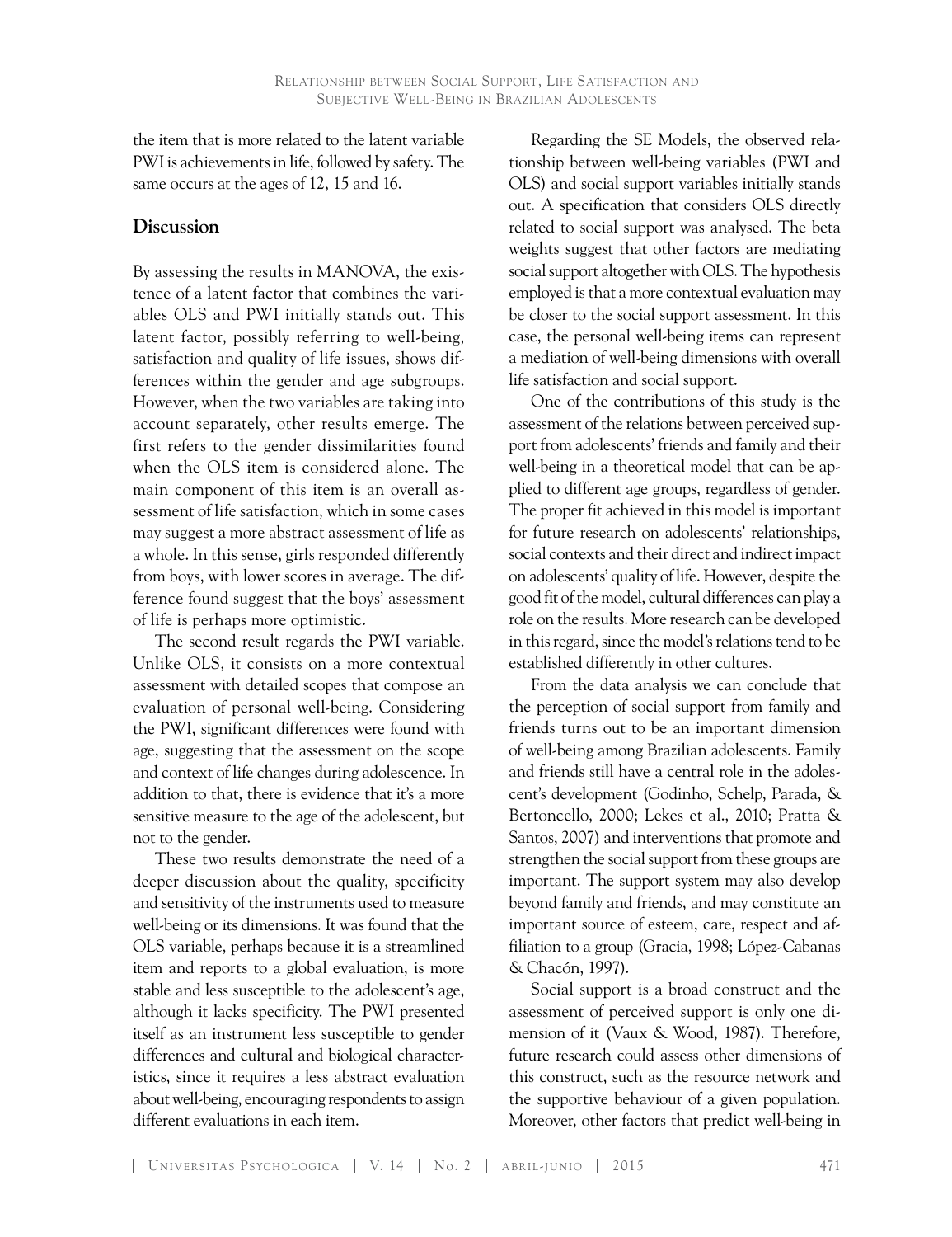adolescents could be analyzed in order to contribute to a broader understanding of how this important construct is configured. This study has limitations, one is the fact that we have only cross-sectional data to check for differences by age. Longitudinal data could provide better evidence of change of well-being over time for adolescents. Furthermore, the difference in the number of participants by gender and age may have influenced the results, so more research is needed with larger samples for age and also with more male participants.

Comparative studies that determine the parents' perception of the adolescents' support and well-being is recommended, since support from family is critical in predicting the adolescent well-being in most of the factors analyzed. Furthermore, guidelines for family interventions can be helpful in order to reinforce the adolescent's social support perception and to improve their level of well-being. Additionally, considering the findings of this paper, further research on the differences between perceived support and the adolescents' well-being taking into account gender and age is also suggested, since it also plays a role on adolescents' perceptions.

# **References**

- Antunes, C., & Fountaine, A. M. (2005). Percepção de apoio social na adolescência: análise fatorial confirmatória da Escala Social Support Appraisals. *Paidéia, 15*(32), 355-366.
- Batista-Foguet, J. M., & Coenders, G. (2000). *Modelos de ecuaciones estructurales.* Madrid: La Muralla.
- Byrne, B. M. (2010). *Structural equation modeling with AMOS: Basic concepts, applications, and programming* (2nd ed.). New York: Routledge.
- Campbell, A., Converse, P. E., & Rogers, W. L. (1976). *The quality of American life: Perceptions, evaluations, and satisfactions.* New York: Russell Sage.
- Casas, F. (2010). El bienestar personal: su investigación en la infancia y la adolescencia. *Encuentros en Psicología Social, 5*(1), 85-101.
- Casas, F., Sarriera, J. C., Abs, D., Coenders, G., Alfaro, J., Saforcada, E., & Tonon, G. (2012). Subjective indicators of personal well-being among adolescents. Performance and results for different scales

in Latin-language speaking countries: A contribution to the international debate. *Child Indicators Research, 5*(1), 1-28.

- Casas, F., Sarriera, J., Alfaro, J., González, M., Malo, S., Bertran, I., … Valdenegro, B. (2012). Testing the personal wellbeing index on 12–16 year-old adolescents in 3 different countries with 2 new items. *Social Indicators Research, 105*(3), 461-482.
- Cobb, S. (1976). Social support as a moderator of life stress. *Psychosomatic Medicine, 38*(5), 300-314.
- Collins, S., Coffey, M., & Morris, L. (2010). Social work students: Stress, support and well-being. *Bristish Journal of Social Work, 40*(1), 963-982.
- Cummins, R. A. (1998). The second approximation to an international standard for life satisfaction. *Social Indicators Research, 43*(3), 307-334.
- Cummins, R. A., Eckersley, R., Pallant, J., Van Vugt, J., & Misajon, R. (2003). Developing a national index of subjective wellbeing: The Australian Unity Wellbeing Index. *Social Indicators Research, 64,* 159-190.
- Cummins, R. A., Eckersley, R., Lo, S. K., Okerstrom, E., Hunter, B., & Davern, M. (2004). *Australian Unity Wellbeing Index: Cumulative psychometric record.* Melbourne: Australian Centre on Quality of Life, School of Psychology, Deakin University. [http://](http://acqol.deakin.edu.au/index_wellbeing/index.htm) [acqol.deakin.edu.au/index\\_wellbeing/index.htm](http://acqol.deakin.edu.au/index_wellbeing/index.htm)
- Diener, E. (1984). Subjective well-being. *Psychological Bulletin, 95*(3), 542-575.
- Diener, E., Suh, E. M., Lucas, R. E., & Smith, H. L. (1999). Subjective well-being: Three decades of progress. *Psychological Bulletin, 125*(2), 276-302.
- Fernández del Valle, J., & Bravo, A. (2000). Estructura y dimensiones de apoyo de la red social en los adolescentes. *Anuario de Psicología, 31*(2), 87-105.
- Gayman, M. D., Turner, R. J., Cislo, A. M., & Eliassen, A. H. (2010). Early adolescent family experiences and perceived social support in young adulthood. *Journal of Early Adolescence, 31*(6), 880-908. doi: 10.1177/0272431610376247
- Godinho, R. A., Schelp, J. R. B., Parada, C. M. G. L., & Bertoncelo, N. M. F. (2000). Adolescentes e grávidas: onde buscam apoio? *Revista Latino-Americana de Enfermagem, 8*(2), 25-32. doi: 10.1590/S0104- 11692000000200005